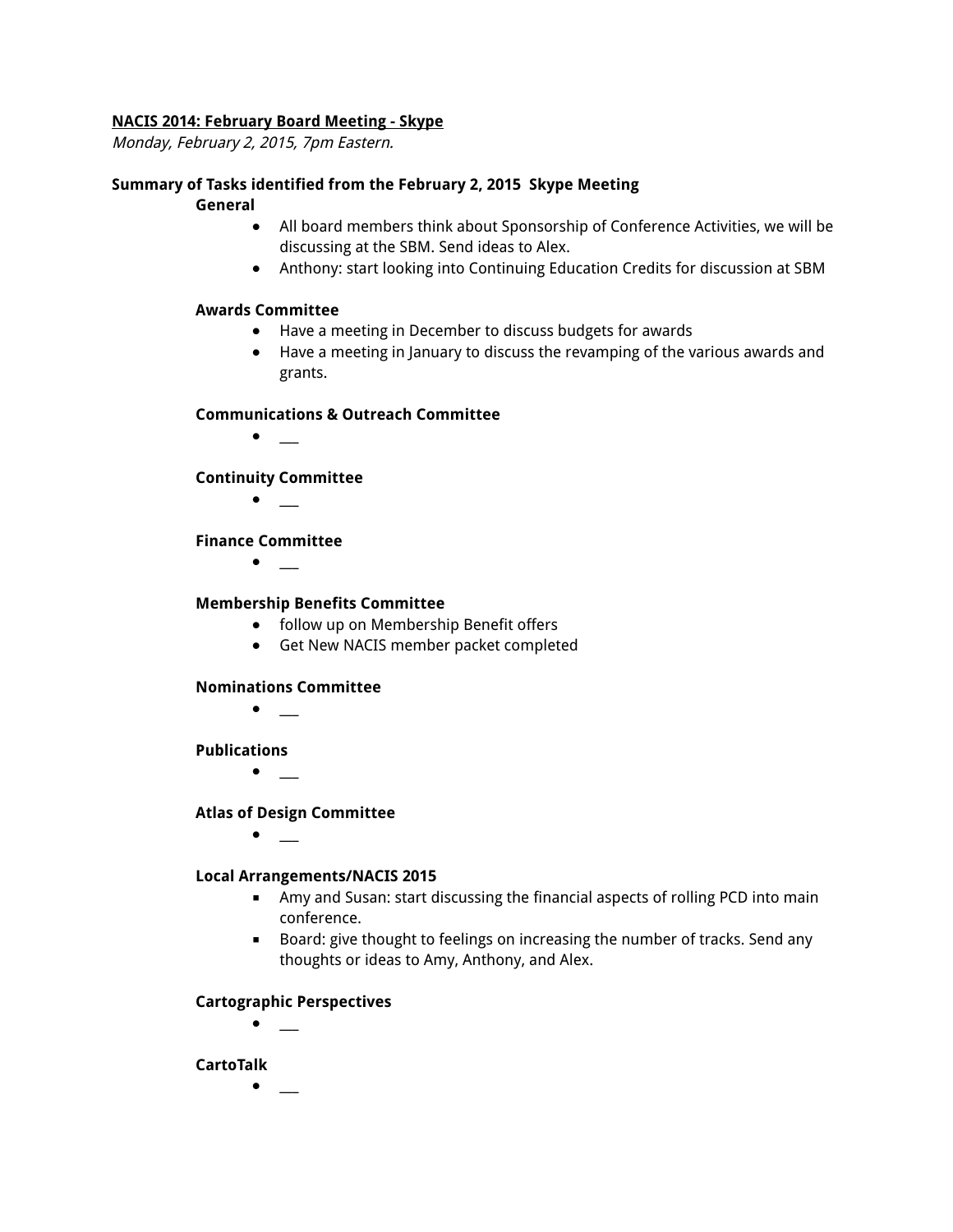# **Board Composition:**

#### **Executive Leadership**

Tanya Buckingham | Executive Director-Annual Meeting Operations (term expires 1/2016) (regrets) Susan Peschel | Business Operations (un-termed) (regrets) Daniel Huffman | Executive Director-Operations (term expires 1/2019) **Officers** Nathaniel Kelso | Past President (term expires 10/2015) Alex Tait | President (term expires 10/2015) Amy Griffin | Vice President & Program Chair Minneapolis (term expires 10/2015) Anthony Robinson | VP-Elect (term expires 10/2015) Jenny Marie Johnson | Treasurer (term expires 10/2016) (regrets) Martha Bostwick | Secretary (term expires 10/2015)

#### **Board of Directors (returning)**

Mamata Akella (term expires 10/2015) (regrets) Maggie Smith (term expires 10/2015) Andy Woodruff (term expires 10/2015)

#### **Board of Directors (newly elected)**

Lauren Tierney | Student Board Member (term expires 10/2015) (regrets) Nat Case (term expires 10/2016) Kristen Grady (term expires 10/2016) Alethea Steingisser (term expires 10/2016)

#### **Ex-officio Members**

Patrick Kennelly | Editor of Cartographic Perspectives Hans van der Maarel | Editor of CartoTalk (regrets)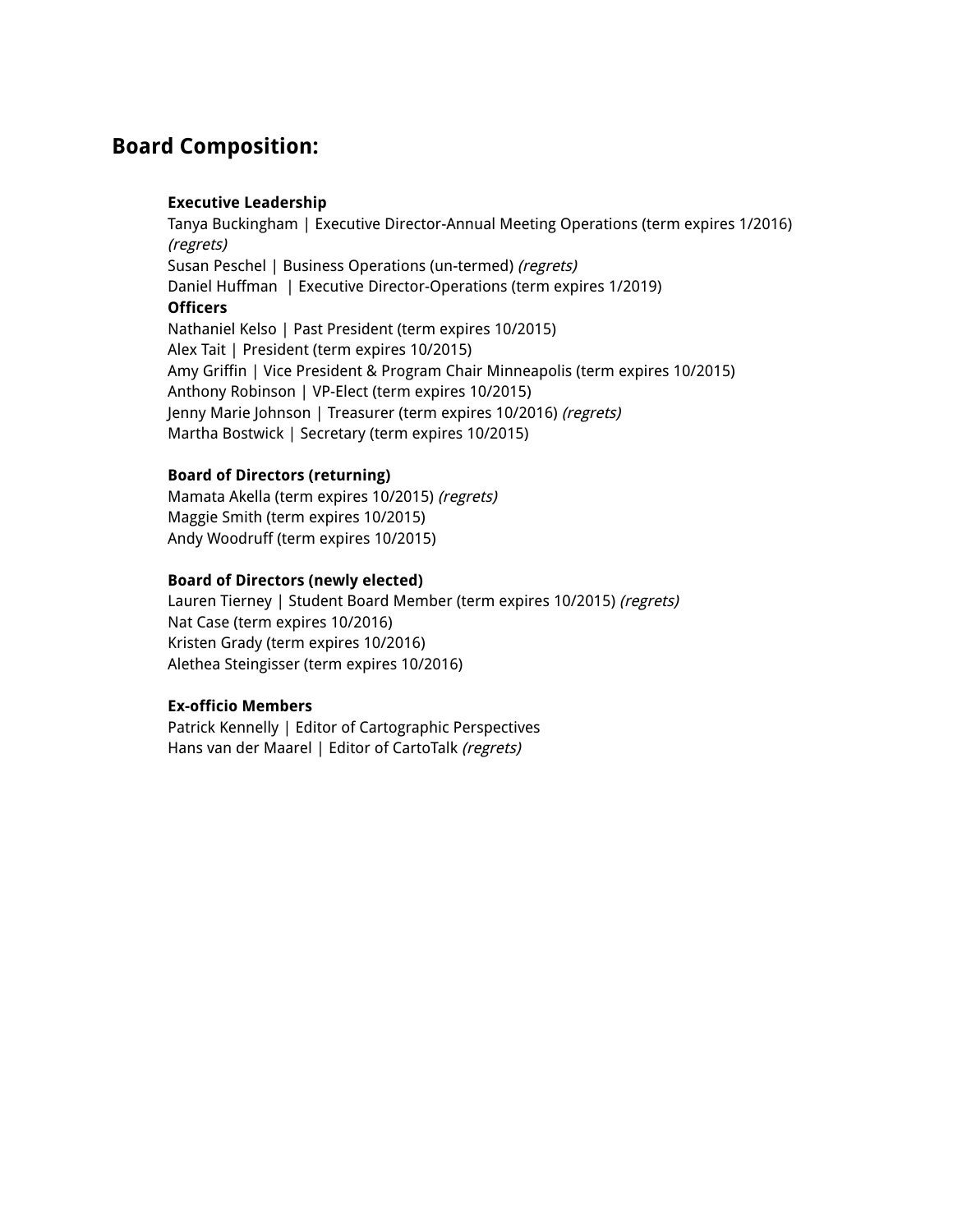#### **Meeting opened at 7:02pm Eastern**

- Minutes Recorded by Martha Bostwick
- Agenda

#### **Welcome | Alex**

-we are going to have a second call before Spring Board Meeting (SBM) - probably in March.

-reminder SBM is April 18

-emphasized importance of attending

-we'll send hotel info shortly

-go ahead and book plane tickets. Travel stipend of \$300 if needed.

-Agenda items listed, let us know if we need to add anything else

-this call was arranged so quickly because we needed to get it in before Amy and Anthony finish their CfP.

# **Board Schedule | Alex**

# **Spring Board Meeting (SBM)**

-held in Milwaukee, Wisconsin at AGS Library on April 18th

-Reminder to plan to be there from Friday night (17th) to Sunday morning (19th)

-Susan is our host, she will arrange ground transportation

-Call for agenda items is open, please let Alex know of any items you want added to the Agenda -All board members think about Sponsorship of Conference Activities, we will be discussing at the SBM. -Anthony: looking into Continuing Education Credits for discussion at SBM

# **NACIS 2015 Finances | Jenny/Alex**

-Alex: Jenny can't be on call today. She is working on 2015 budget that we will scrutinize at SBM

# **Minneapolis Program | Amy and Anthony**

-Amy: We have a NACIS Night Out venue locked in (The Aster Café) and contract signed. Details are posted on website for conference. Nat did some ground reconnaissance for us, to make sure it was a good fit. It looks good in terms of space for mingling and conversations. We made an effort to do better on vegetarian options. It's a four block walk from hotel.

-Amy: The theme is set: "Mapping Interactions" - it can mean a lot of different things. It can mean interactions between people and places, interactive maps, interacting with other cartographers. A broad theme, hopefully inspiring people for submitting abstracts, and lines up with keynote speaker.

-Amy: Keynote Speaker is Brenda Laurel. She is a human/computer interaction person. She wrote a book called Computers as Theatre, very interesting. We hope she can bring some new ideas into organization and inspire people.

-Amy: Rosemary and Caroline are working on PCD, Abe and Tsering are on for GDCD. They have all been corresponding.

-Amy: Draft CfP is in works. We need some wording from Awards Committee on how to announce them - can someone communicate to Amy some suitable wording to include.

-Anthony working on logo

-Amy: There is a gDoc on the go for abstract collection, please give her feedback. Let her know what you think on wording, and descriptions on what the different tracks are.

-Amy: we need to discuss rolling PCD into main conference - we can discuss further at SBM, doesn't matter for CfP.

-Amy: # of tracks -stick with three. Give people option of shorter or longer paper. Have to make selection when they submit abstract. We will see how many people are willing to do shorter talks, and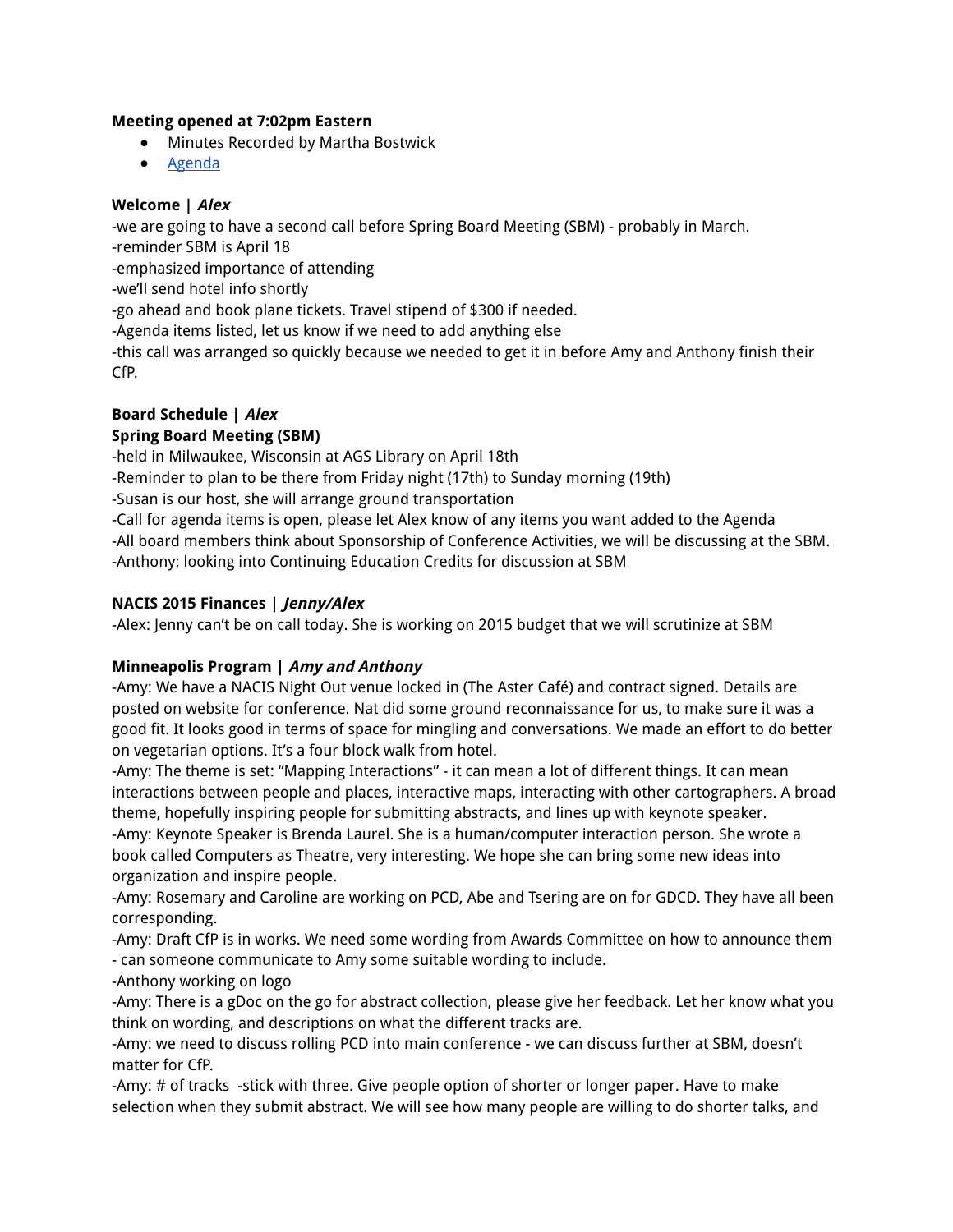this might provide a solution of its own to trying to cram too much into two short days.

-Alex: (as per Skype chat)Alethea wants to know how we send out CfP?

-Amy: We print it, and send a copy to all members. We also distribute at AAG. Let Amy know if you want copies to take somewhere (another conference, etc.). We will also post on conference website, and link in NACIS News. Goal is CfP to printers in next week or two.

-Daniel (Skype chat): When does registration opens?

Amy: Hard to set costs until we know number of papers, so we can start estimating meeting space requirements. This means that the earliest registration can open would be June.

-Alex: in the past, it's been pretty late - probably too late.

-Amy: Thinks June is realistic. CfP deadline is May 31, and people would get notified by end of June. -Alethea: Is there any way she can get past examples of the wording, so that she knows what Amy is looking for, for the Awards notifications?

-Amy: yes, she will send to her.

-Alex: Any other Questions about 2015 meeting? No

-Alex: once Amy has final CfP, please send it around for editing and review.

-Amy: will do once she gets it finished

-Alex: How about a second speaker? Is there any word on that? You had mentioned that it depends on CB award, if it is given or not.

-Amy: Yes, the CB award winner would hopefully come talk at conference. Deadline for CB award is March, so banquet speaker will be determined after that. If there is no winner, she will contact a local speaker - something a little light, that talks about the place we're in.

-Nat: we will probably have an award winner, lots of contenders.

# **NACIS 2016 Meeting Location | Susan/Alex**

-Alex: Antlers Inn contract is set in Colorado Springs. -Anthony: nothing more to add at this time

# **Cartographic Perspectives | Pat**

-CP #77 is out, came out end of year. This is the Special Issue. -CP #78 is in production.

# **Website Maintenance | Nathaniel**

-Alex: Nathaniel not on call

-Alex: Is anyone working with NVK on website stuff? No? This isn't a good thing. We should get someone else on board to help Nathaniel with website maintenance.

-Alex: we need more discussion at SBM. Susan wants some tweaks done.

-Alex: we need a volunteer to help with this.

-Daniel: Sam Matthews is working with NVK

(Nathaniel joined call)

-NVK: Maintenance has been on the back burner, and is creeping to front burner. Zednik has been working on some one-off changes here and there, but he has been working on a 10-day availability lag. So, moving forward we need to batch some tasks together, so he can set aside time to do maintenance. We should have some money set aside in budget for periodic maintenance.

-Alex: Lets make this a priority for SBM, to make sure we have a good list ready and Jenny has some money allocated.

-NVK: has a list started, and should be in place for sure at SBM

#### **Nominations | Nathaniel**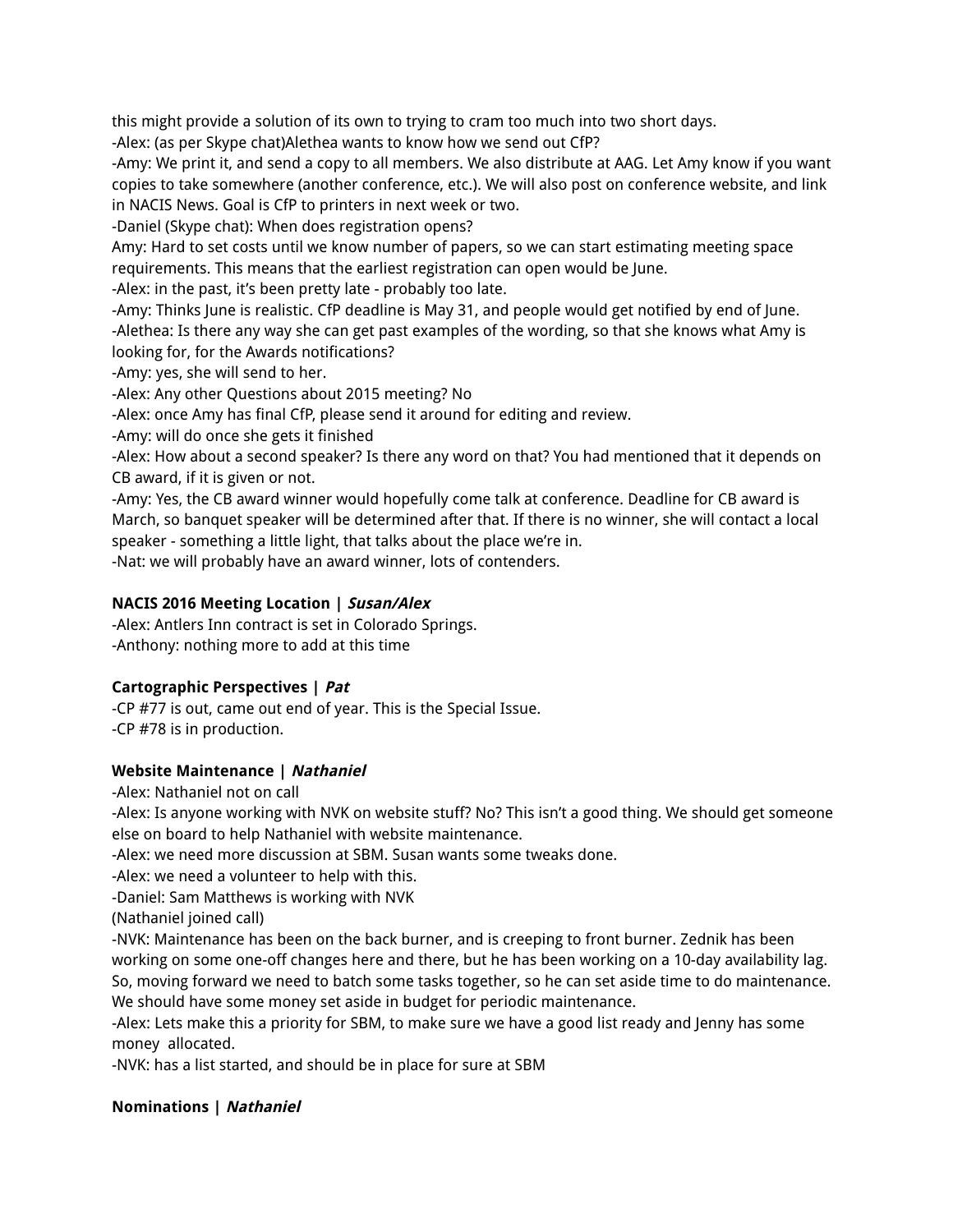-has the idea doc on the go, most fresh names are for Student Board members.

-he's starting to turn his attention to this.

-Alex: can we get a review at SBM please

# **Awards Committee | Alethea**

-We had a call mid-December to talk budget, review what has been done in the past, and what we think needs to be changed.

-notes on Continuity Portal

-We changed language on travel grants to be more in line with membership levels/categories -Increasing Grants to \$300, Now asking for \$9000 in budget (\$6000 for Students (20 grants) and \$3000 for General Member Grants (10 grants))

-SDMC: changing the categories, but keeping two awards

-SMPC: proposed an additional \$500 for SMPC for a second award

-Alethea: wants committee to meet this month, to discuss new categories.

-NVK: wants to evaluate the numbers in comparison over the last few years to see if increases are justified.

-Alethea: referred NVK to the data in the portal, and data is linked in the Skype chat window Alex: This is in part to reflect the demand we had in Pittsburgh. We went over our budget significantly for Student Travel Grants.

-Daniel: How does the donation money factor into this? (ie, where you can donate extra money when you register for conference)

-Martha: Any donations we receive get added to the Student Grant pool.

-Alex: This entire budget proposal for awards will be a topic for discussion and voting on at the SBM.

-Nat: update on CB award: We have a committee of Martin Gamache, NVK, and Nat Case. Amy confirmed we have a place available for a winner to be banquet speaker. NVK is checking website to see if emails go to correct people. Do we currently have a list of organizations or publication to send announcements to?

-Daniel: We don't have a list of orgs, we usually send to memberlist. Daniel will check with Tanya to see if a list exists.

-Nat: We have some ideas floating about nominees, confident we can float an award this year. When is the deadline for when the program needs the name?

-Amy: In terms of getting the actual program printed, that's not needed until August or September. In terms of conference planning, that needs to be done sooner than later, we need to lock someone in early because speakers are busy.

-Nat: We will stick to March 15 deadline for nominations, and we plan on having an award.

# **Publications Committee | Nat**

-Nat: Daniel sent a report on AoD. There is a little over half of the 1200 print run left. We are still \$400 in red - about 150 copied from break even point. We've sold 114 copies sold in 2015 so far. There was a nice article in MapLab blog. We are looking for more leads for exposure, let Daniel or Nat know of ideas. Sam and Marty have been adding regular blog content to keep interest going. Daniel is looking to transition out. The aim is to have Sam nominate a co-editor at SBM for next edition of AoD.

# **Communications Committee | Tanya or Daniel**

-Daniel: we're tasked with various items, such as putting together the new member packages. -Tanya and Daniel had a brainstorming session about content for new packet. They will get together with committee shortly

-Alex: can you have the call before the March call, and give us a brief report before SBM